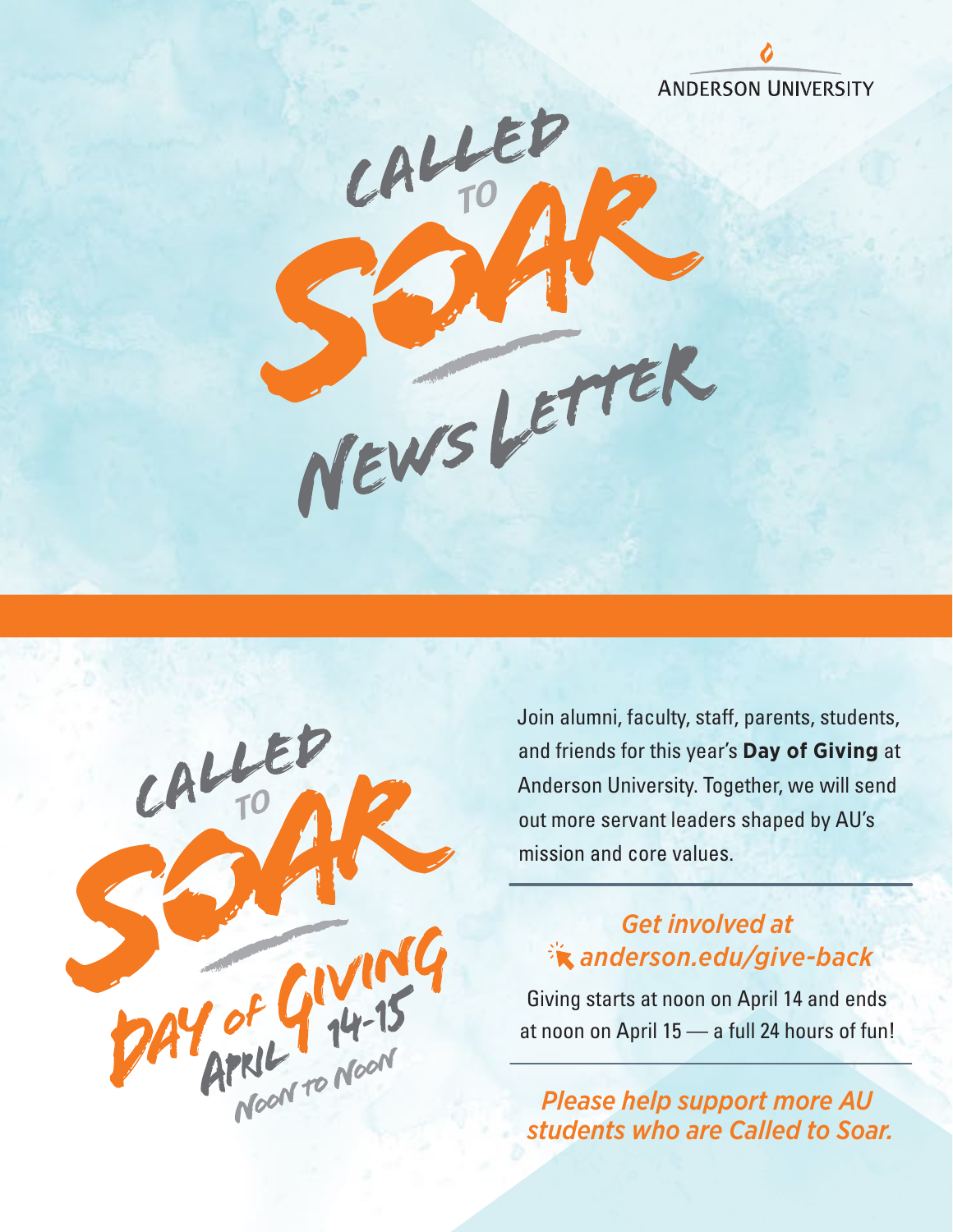

#### **Greetings!**

I hope that by now you've heard about our Called to Soar fundraising initiative focused on enhancing the student experience through

scholarships, excellent academic programs, campus renewal projects, and more. Launched by AU's Board of Trustees in October 2018, our goal is to raise \$20,000,000 by December 31, 2021. So far we have raised more than \$12 million, and with an anticipated estate gift, we still need to raise approximately \$5 million this calendar year.

You can be part of Called to Soar in a meaningful way by giving to an area of interest, or by giving to the Called to Soar General Fund in support of initiative priorities. Gifts of any size will make a difference!

To make an online gift or to learn more, visit *[calledtosoar.org](https://anderson.edu/called-to-soar/)* or contact Jen Hunt, vice president for Advancement, at *jehunt@anderson.edu*. You can also include your gift or pledge in the envelope provided.

As we imagine the future of AU together, I ask you to prayerfully consider how you might be part of increasing the number of students who have transformative experiences at Anderson University.

Blessings,

John S. Pistole

**John S. Pistole** President





# **H.L. and Sandy Baker**

During our Called to Soar launch event on Feb. 5, we were honored to present the first Called to Soar Award to H.L. '61 and Sandy (Moore) '62 Baker. The Called to Soar Award was named to honor individuals for whom Anderson University has had a meaningful impact on their direction in life, or calling, and who demonstrate how their AU experience influenced the ways they have excelled in their workplaces, churches, or communities.

When asked about the ways they have lived out their calling since their college days, they said, "We have tried to honor God with our heart, soul, and mind... loving others as ourselves."

Congratulations to H.L. and Sandy! Stay tuned for more AU alumni awards for those who have answered their "Call to Soar."

If you have questions or would like more information on any of the items mentioned in this newsletter, please contact Jen Hunt, vice president for Advancement.

email: *give@anderson.edu* phone: *800-428-6414* facebook: *facebook.com/CalledtoSoarAU* twitter: *@CalledtoSoar\_*

 $\mathcal{R}^{\mathcal{R}}$  [Calledtosoar.org](https://anderson.edu/called-to-soar/) |  $\mathcal{R}$  [anderson.edu/give-now](https://www.givecampus.com/campaigns/18048/donations/new)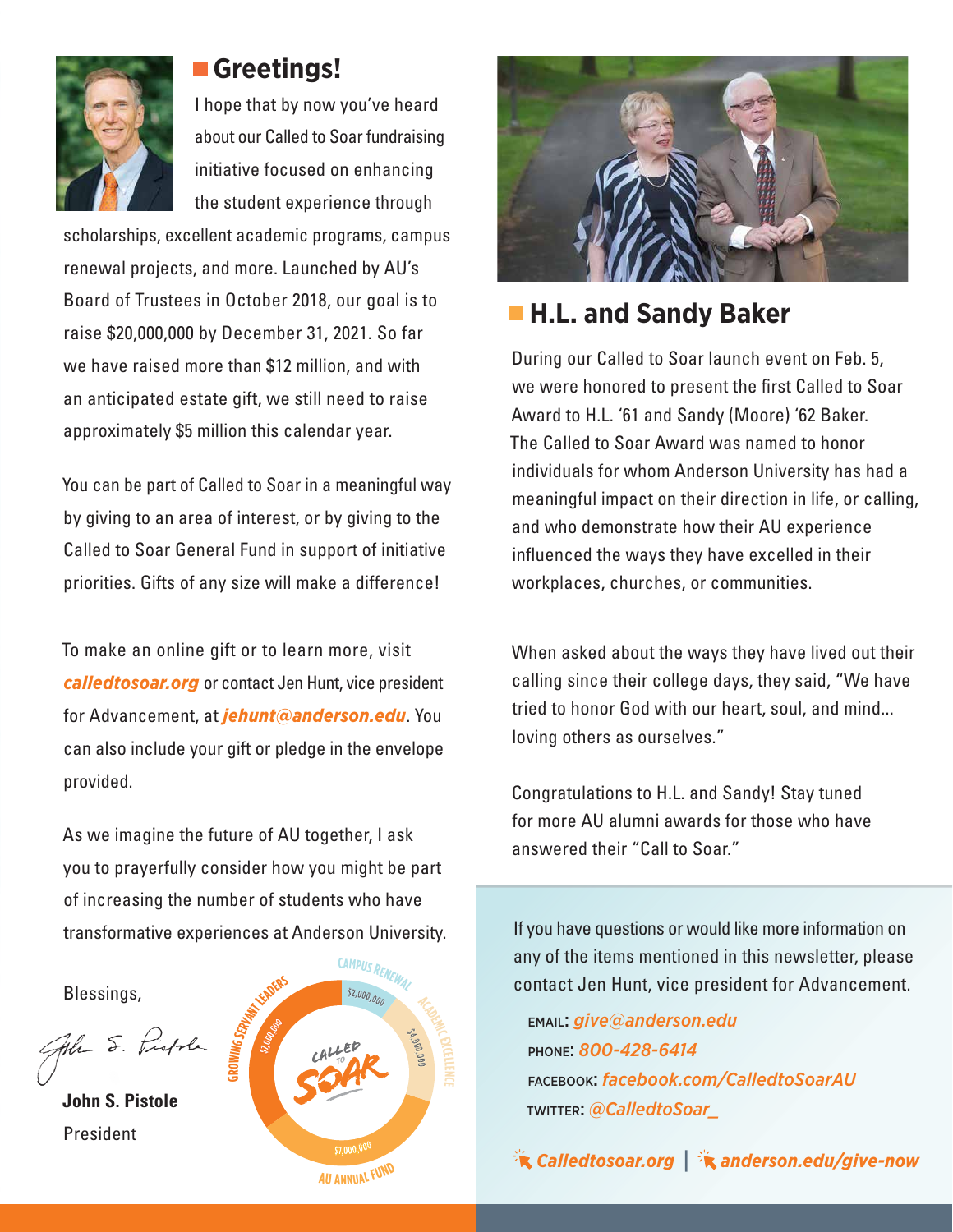

## **Note from Jen Hunt**

With help from generous donors like you, we have already been able to accomplish a lot through Called to Soar!



You have helped us raise funds for renovating the Breitweiser Music Technology Lab, updating the Weight Room in the Kardatzke Wellness Center.

With your support, we have created **honors student lounges** on the honors floors of Smith and Martin Halls. Sidney Cox, a junior honors student, shared: "The honors lounge has been a great place to study and spend time with other members of the program, especially during the COVID-19 season. I want to thank the donors and let them know that their generosity is allowing for a new generation of people to get the best possible preparation for serving God."

Donor support has also allowed us to begin planning the **Dunkin Social Media Command Center** in the Falls School of Business, a new **Electrical Engineering Computer Lab**, and expansion of the **School of Nursing's Sim Lab**, where students can experience simulations of patient care. **To see and hear more about the exciting things happening in the Nursing program, visit** *[calledtosoar.org](https://anderson.edu/called-to-soar/)***!**



**If you want to learn more about how you can be a part of any of these or other projects, please contact us and stay tuned for updates.** 



We have dreams for enhancing and creating gathering spaces in and around the Olt Student Center, and in the former campgrounds, pictured here, which we now refer to as the East Lawn.



We are excited to announce that we have received a pledge to match donations up to \$100,000 for additional Sim Lab space and equipment so the School of Nursing can accommodate more students in this growing field. You can double your gift to this project and make it a reality!